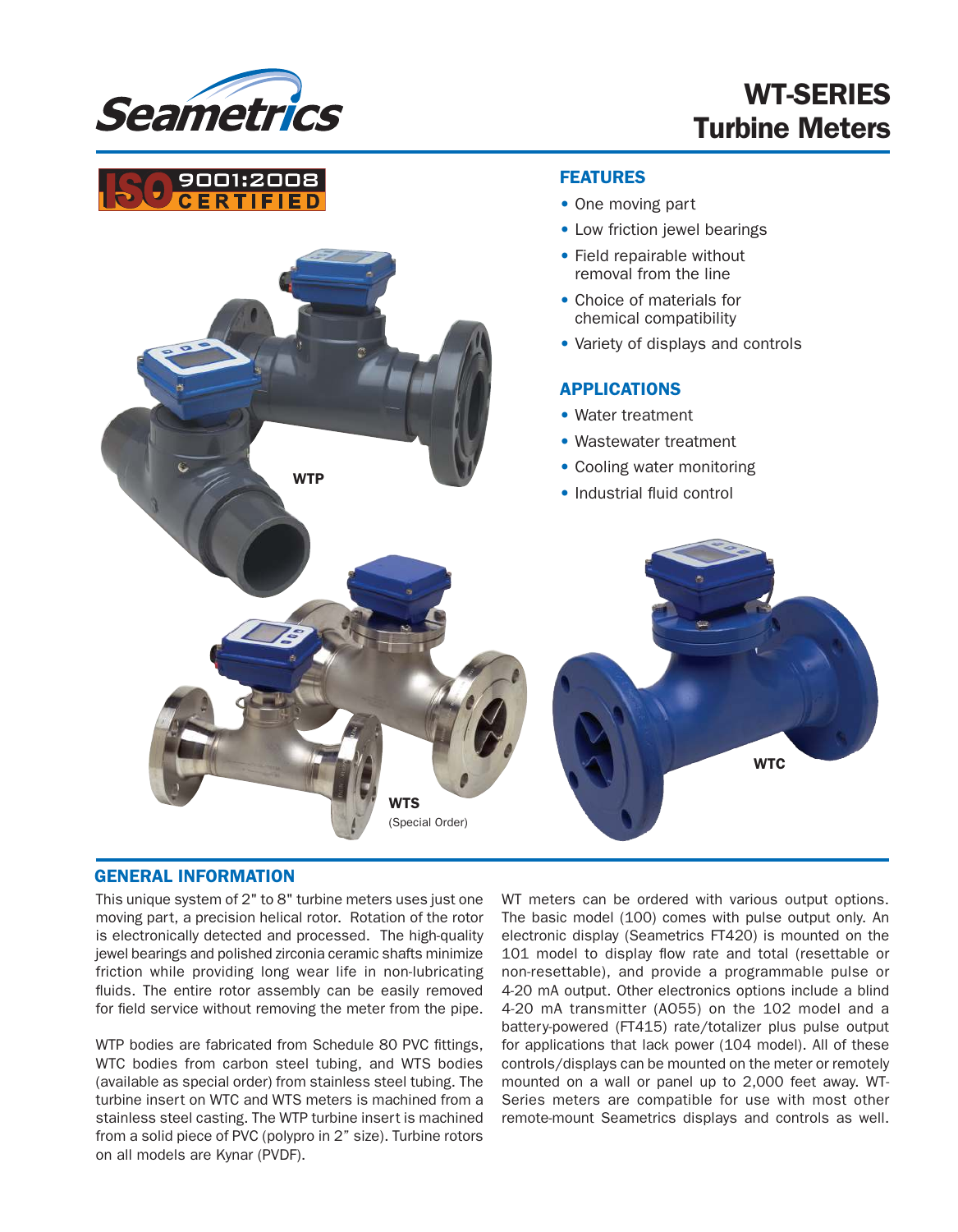

# WT-SERIES Turbine Meters

| <b>FEATURES</b>                                                                     |                                                                                                                                                                                                                                                                                                            |                                                                                                             |                                                       |                                                |                                 |      |                                                     |                                                     |     |                                                                                      |                                                                      |                                                                                       |                                                                                      |                                       |      |      |  |
|-------------------------------------------------------------------------------------|------------------------------------------------------------------------------------------------------------------------------------------------------------------------------------------------------------------------------------------------------------------------------------------------------------|-------------------------------------------------------------------------------------------------------------|-------------------------------------------------------|------------------------------------------------|---------------------------------|------|-----------------------------------------------------|-----------------------------------------------------|-----|--------------------------------------------------------------------------------------|----------------------------------------------------------------------|---------------------------------------------------------------------------------------|--------------------------------------------------------------------------------------|---------------------------------------|------|------|--|
|                                                                                     | Modular electronics for a wide range of applications<br>(available as meter or remote mount)<br>• Pulse output only (100 model)<br>• Rate/total and 4-20mA output (101 model)<br>• Analog 4-20 mA transmitter (102 model)<br>• Battery-powered rate/totalizer and<br>programmable pulse output (104 model) |                                                                                                             |                                                       |                                                |                                 |      |                                                     |                                                     |     |                                                                                      |                                                                      | Cast stainless steel (WTC & WTS)<br>or PVC (WTP) insert removes<br>easily for service |                                                                                      |                                       |      |      |  |
| Rugged cast control housing                                                         |                                                                                                                                                                                                                                                                                                            |                                                                                                             |                                                       |                                                |                                 |      |                                                     |                                                     |     |                                                                                      |                                                                      |                                                                                       |                                                                                      |                                       |      |      |  |
| Rotor is the only moving part -                                                     |                                                                                                                                                                                                                                                                                                            |                                                                                                             |                                                       |                                                |                                 |      |                                                     |                                                     |     |                                                                                      |                                                                      |                                                                                       | Jewel bearings for long life<br>and low friction resulting<br>in lower minimum flows |                                       |      |      |  |
| 150 lb. drilling flanges -<br>or female NPT threaded<br>(depends on model and size) |                                                                                                                                                                                                                                                                                                            |                                                                                                             |                                                       |                                                |                                 |      |                                                     |                                                     |     | Schedule 80 PVC (WTP);<br>Fabricated carbon steel (WTC);<br>or stainless steel (WTS) |                                                                      |                                                                                       |                                                                                      |                                       |      |      |  |
| <b>SPECIFICATIONS*</b>                                                              |                                                                                                                                                                                                                                                                                                            |                                                                                                             | <b>WTP</b>                                            |                                                |                                 |      | <b>WTC</b>                                          |                                                     |     |                                                                                      |                                                                      | WTS <sup>#</sup>                                                                      |                                                                                      |                                       |      |      |  |
|                                                                                     | <b>Pipe Sizes</b>                                                                                                                                                                                                                                                                                          |                                                                                                             | 2", 3", 4", 6"                                        |                                                |                                 |      |                                                     | 2", 3", 4", 6", 8"                                  |     |                                                                                      |                                                                      |                                                                                       | 2", 3", 4", 6", 8"                                                                   |                                       |      |      |  |
|                                                                                     | <b>Materials</b><br><b>Meter Body</b>                                                                                                                                                                                                                                                                      |                                                                                                             | PVC Schedule 80 fittings                              |                                                |                                 |      | Painted carbon steel                                |                                                     |     |                                                                                      | 304 Stainless steel (316 SS optional)                                |                                                                                       |                                                                                      |                                       |      |      |  |
|                                                                                     |                                                                                                                                                                                                                                                                                                            | <b>Turbine Insert</b>                                                                                       | PVC (Polypro in 2" size)                              |                                                |                                 |      | <b>CF8M cast stainless</b>                          |                                                     |     |                                                                                      |                                                                      | CF8M cast stainless                                                                   |                                                                                      |                                       |      |      |  |
|                                                                                     |                                                                                                                                                                                                                                                                                                            | <b>Rotor</b>                                                                                                | Kynar (PVDF)                                          |                                                |                                 |      | Kynar (PVDF)                                        |                                                     |     |                                                                                      | Kynar (PVDF)                                                         |                                                                                       |                                                                                      |                                       |      |      |  |
|                                                                                     |                                                                                                                                                                                                                                                                                                            | <b>Shafts</b>                                                                                               | Zirconia ceramic                                      |                                                |                                 |      | Zirconia ceramic                                    |                                                     |     |                                                                                      | Zirconia ceramic                                                     |                                                                                       |                                                                                      |                                       |      |      |  |
|                                                                                     |                                                                                                                                                                                                                                                                                                            | <b>Bearings</b>                                                                                             |                                                       |                                                | Sapphire journal, ruby endstone |      |                                                     | Sapphire journal, ruby endstone                     |     |                                                                                      |                                                                      |                                                                                       |                                                                                      | Sapphire journal, ruby endstone       |      |      |  |
|                                                                                     | Cable                                                                                                                                                                                                                                                                                                      |                                                                                                             |                                                       | #22 AWG 3-con, 18'; 2000' max                  |                                 |      |                                                     | #22 AWG 3-con, 18'; 2000' max                       |     |                                                                                      |                                                                      | #22 AWG 3-con, 18'; 2000' max                                                         |                                                                                      |                                       |      |      |  |
|                                                                                     | <b>Flanges</b>                                                                                                                                                                                                                                                                                             |                                                                                                             |                                                       | Optional (See Dimensions)                      |                                 |      |                                                     | 150 lb. drilling (3-8" only)                        |     |                                                                                      |                                                                      | 150 lb. drilling (3-8" only)                                                          |                                                                                      |                                       |      |      |  |
|                                                                                     | <b>Maximum Pressure</b>                                                                                                                                                                                                                                                                                    |                                                                                                             |                                                       | 150 psi @ 75°F<br>(10 bar @ 24° C) (see chart) |                                 |      |                                                     | 200 psi (14 bar)                                    |     |                                                                                      |                                                                      |                                                                                       | 200 psi (14 bar)                                                                     |                                       |      |      |  |
| <b>Maximum Temperature</b><br><b>Accuracy</b>                                       |                                                                                                                                                                                                                                                                                                            |                                                                                                             | 120° F (50° C) (see chart)<br>$+/- 1\%$ of full scale |                                                |                                 |      | 200° F (93° C)<br>$+/- 1\%$ of full scale           |                                                     |     |                                                                                      |                                                                      | 200° F (93° C)<br>$+/- 1\%$ of full scale                                             |                                                                                      |                                       |      |      |  |
|                                                                                     |                                                                                                                                                                                                                                                                                                            |                                                                                                             |                                                       |                                                |                                 |      |                                                     |                                                     |     |                                                                                      |                                                                      |                                                                                       |                                                                                      |                                       |      |      |  |
|                                                                                     |                                                                                                                                                                                                                                                                                                            | <b>Minimum</b>                                                                                              | $\overline{c}$                                        | 3                                              | 6                               | 12   | 2                                                   | 3                                                   | 6   | 12                                                                                   | 30                                                                   | 2                                                                                     | 3                                                                                    | 6                                     | 12   | 30   |  |
|                                                                                     |                                                                                                                                                                                                                                                                                                            | <b>Maximum</b>                                                                                              | 150                                                   | 400                                            | 600                             | 1200 | 150                                                 | 400                                                 | 600 |                                                                                      | 1200 3000 150                                                        |                                                                                       | 400                                                                                  | 600                                   | 1200 | 3000 |  |
|                                                                                     |                                                                                                                                                                                                                                                                                                            | <b>Electronic Options Specifications*</b>                                                                   |                                                       |                                                |                                 |      |                                                     |                                                     |     |                                                                                      |                                                                      |                                                                                       |                                                                                      | <b>#Special Order-Consult Factory</b> |      |      |  |
|                                                                                     |                                                                                                                                                                                                                                                                                                            |                                                                                                             |                                                       |                                                |                                 |      |                                                     |                                                     |     |                                                                                      |                                                                      |                                                                                       |                                                                                      |                                       |      |      |  |
| <b>WT100</b> (Pulse Output Only)<br>6-24 Vdc<br>Power                               |                                                                                                                                                                                                                                                                                                            |                                                                                                             |                                                       |                                                |                                 |      | WT102 (Blind 4-20 Transmitter) (e.g. A055)<br>Power |                                                     |     |                                                                                      | 24 - 36 Vdc (isolated)                                               |                                                                                       |                                                                                      |                                       |      |      |  |
| <b>Pulse Output</b>                                                                 |                                                                                                                                                                                                                                                                                                            |                                                                                                             | 0-160 pulse/second current sinking                    |                                                |                                 |      | Analog Output                                       |                                                     |     |                                                                                      | 4-20 mA loop                                                         |                                                                                       |                                                                                      |                                       |      |      |  |
| $\epsilon$ Mark<br>Regulatory                                                       |                                                                                                                                                                                                                                                                                                            |                                                                                                             |                                                       |                                                |                                 |      | Response Time                                       |                                                     |     |                                                                                      | 2-60 seconds, 90% of full scale                                      |                                                                                       |                                                                                      |                                       |      |      |  |
| WT101 (Powered Rate/Totalizer) (e.g. FT420)                                         |                                                                                                                                                                                                                                                                                                            |                                                                                                             |                                                       |                                                |                                 |      |                                                     |                                                     |     | (depends on input averaging)                                                         |                                                                      |                                                                                       |                                                                                      |                                       |      |      |  |
| Power                                                                               |                                                                                                                                                                                                                                                                                                            | 12-32 Vdc (for 4 mA DC min);                                                                                |                                                       |                                                |                                 |      |                                                     | WT104 (Battery-powered Rate/Totalizer) (e.g. FT415) |     |                                                                                      |                                                                      |                                                                                       |                                                                                      |                                       |      |      |  |
| Rate                                                                                |                                                                                                                                                                                                                                                                                                            | 24-32 Vdc (for accuracy of 4-20 mA loop)<br>6-digit autorange                                               |                                                       |                                                |                                 |      |                                                     | Power                                               |     |                                                                                      |                                                                      | 3.6 Vdc Lithium battery<br>replaceable, 3-5 year life                                 |                                                                                      |                                       |      |      |  |
| Total                                                                               |                                                                                                                                                                                                                                                                                                            | 8-digit                                                                                                     |                                                       |                                                |                                 |      |                                                     | Rate                                                |     |                                                                                      |                                                                      | 6-digit auto range                                                                    |                                                                                      |                                       |      |      |  |
| Memory                                                                              |                                                                                                                                                                                                                                                                                                            | Non-volatile (no battery needed)                                                                            |                                                       |                                                |                                 |      |                                                     | Total<br>8-digit                                    |     |                                                                                      |                                                                      |                                                                                       |                                                                                      |                                       |      |      |  |
| Pulse Output                                                                        |                                                                                                                                                                                                                                                                                                            | 0.1 second open collector (scaled);<br>0-75 pulse/second passthrough<br>(unscaled); High alarm or low alarm |                                                       |                                                |                                 |      | Pulse Output                                        |                                                     |     |                                                                                      | 0.1 second open collector (scaled);<br>0-75 pulse/second passthrough |                                                                                       |                                                                                      |                                       |      |      |  |
| Analog Output                                                                       |                                                                                                                                                                                                                                                                                                            |                                                                                                             | 4-20 mA loop (24-32 Vdc required)                     |                                                |                                 |      |                                                     |                                                     |     |                                                                                      |                                                                      |                                                                                       | (unscaled); High alarm or low alarm                                                  |                                       |      |      |  |
| Regulatory                                                                          |                                                                                                                                                                                                                                                                                                            | $E$ Mark                                                                                                    |                                                       |                                                |                                 |      |                                                     |                                                     |     |                                                                                      |                                                                      |                                                                                       |                                                                                      |                                       |      |      |  |

\*Specifications subject to change • Please consult our website for current data (www.seametrics.com).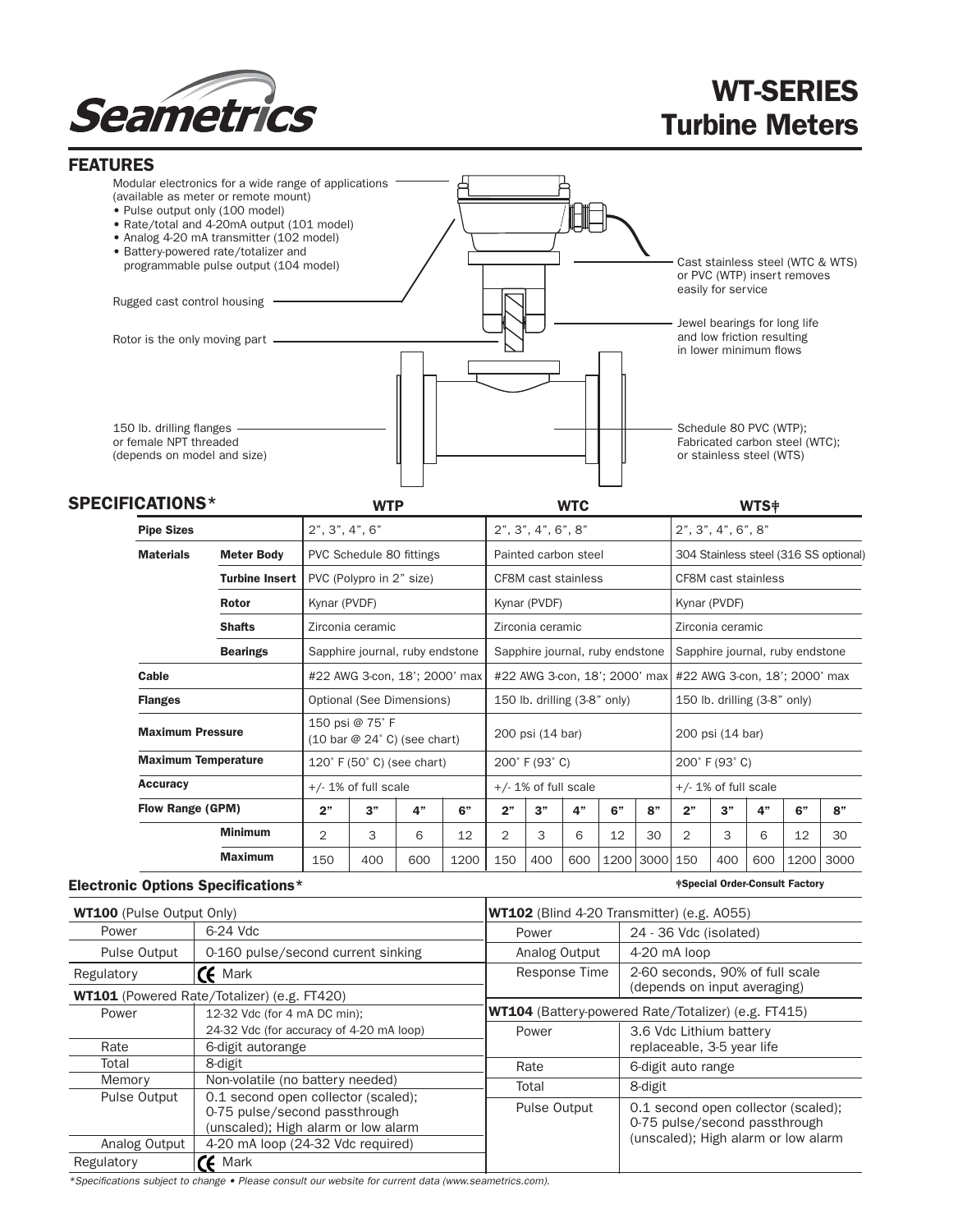

### DIMENSIONS





#### PRESSURE and TEMPERATURE



#### PRESSURE VS. TEMPERATURE (WTP Only)